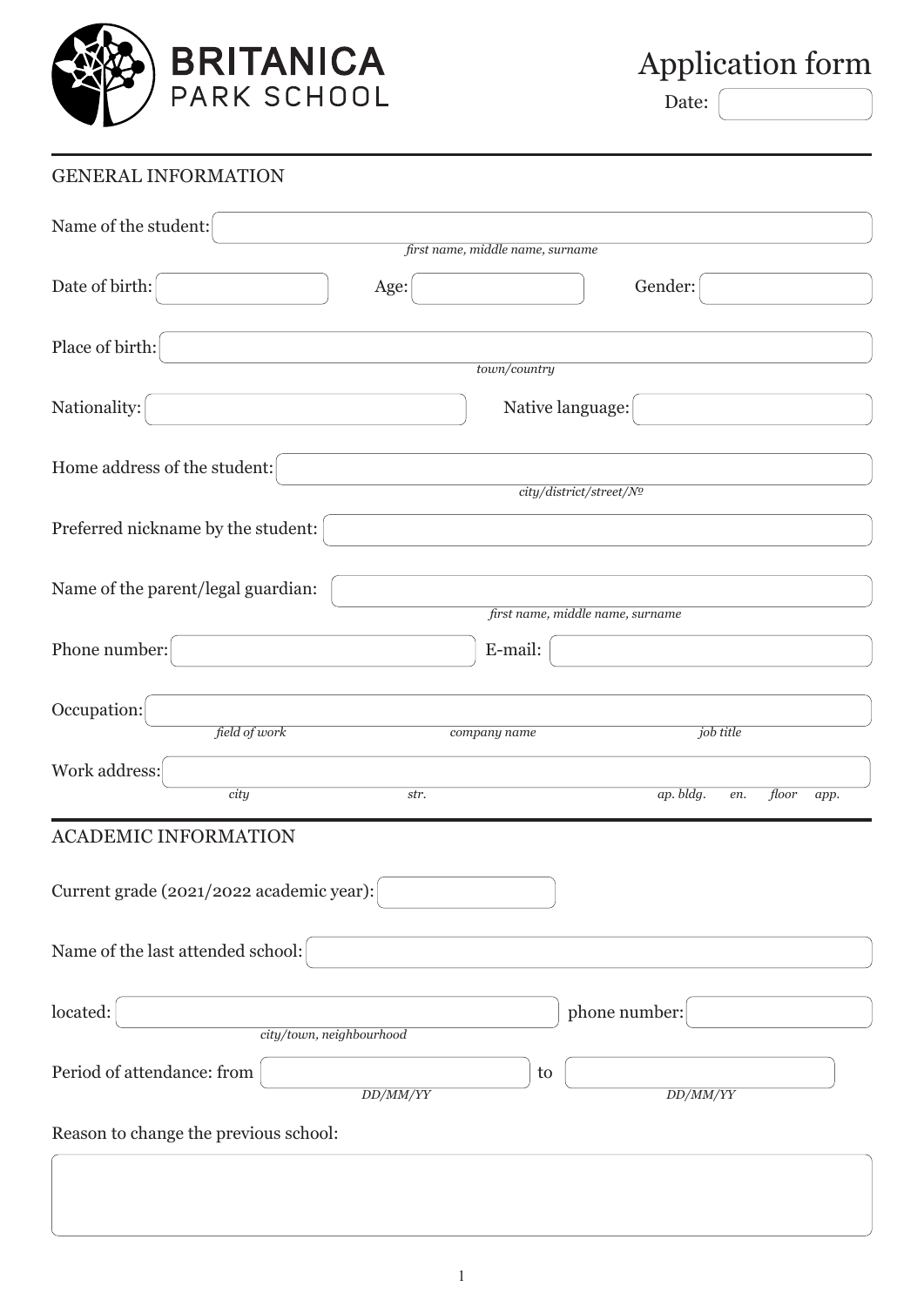

*Please answer honestly the following questions that will help us in the education of your child:*

Where has the student studied English? Please check the corresponding box(es) for your answer(s).

| School          |
|-----------------|
| Language Center |
| Other:          |
|                 |

If it was a language center, please fill in the name of the center, which level has your child covered and when? Please indicate if the student has any international language certificates.

Do you communicate in English in your family?

Which school subjects are the student's favourite? Why?

What are the best academic skills of the student?

What does the student find challenging in the academic process?

Does the student have any learning specifics and difficulties? If yes, what are they?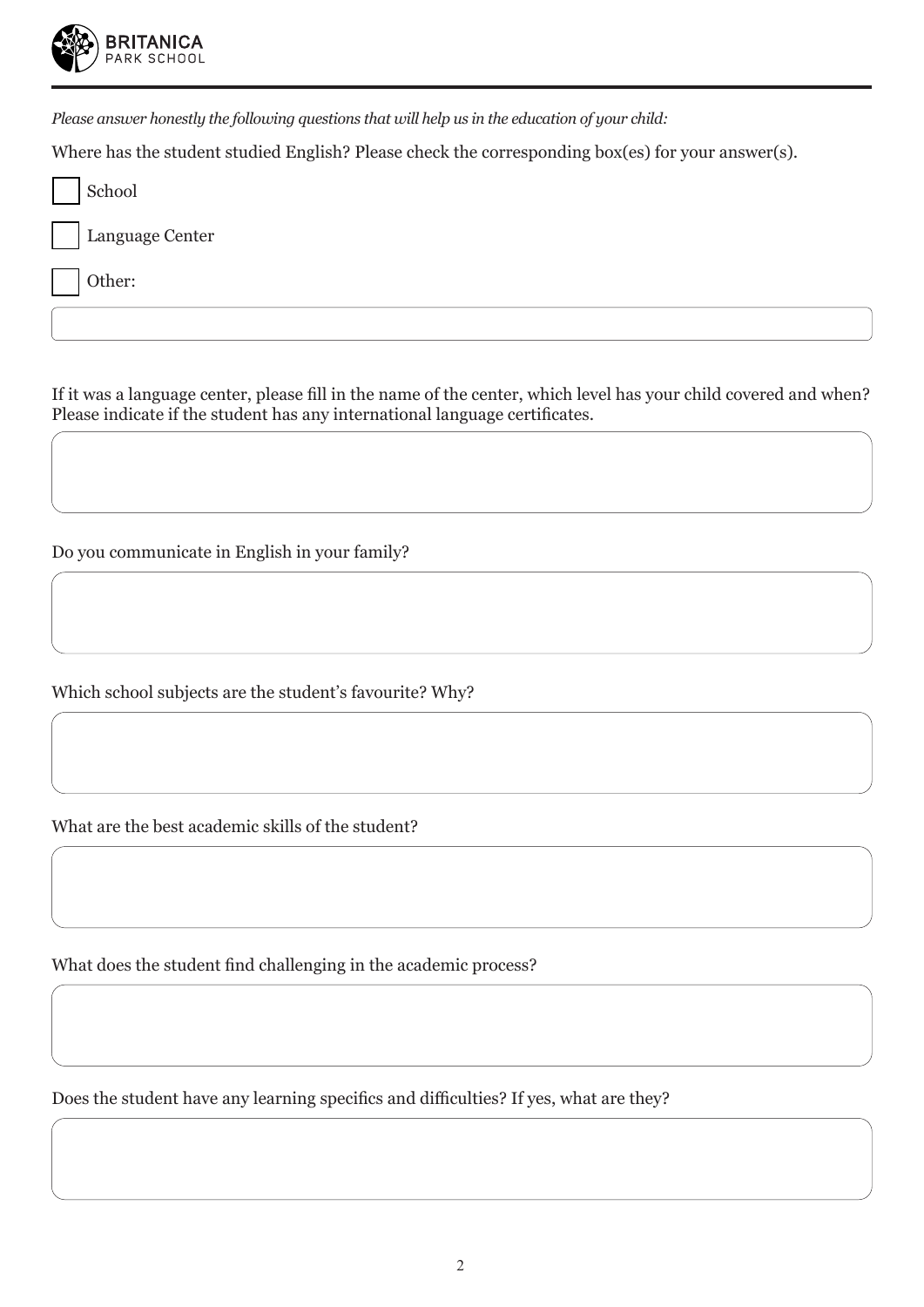

## PERSONAL INFORMATION

*Please answer honestly the following questions that will help us in the education of your child:*

Which of the following characteristics are relevant to the student? Please mark the correct answer:

- He/She communicates easily with new people
- He/She socializes easily
- He/She is a good team player
- He/She loves to perform in front of an audience
- He/She is tolerant towards other children
- He/She prefers individual activities
- He/She sometimes needs more time to adapt

What are the favourite activities of the student?

What are the achievements of the student that make you proud?

Why would you choose the IB programme of BRITANICA Park School for your child?